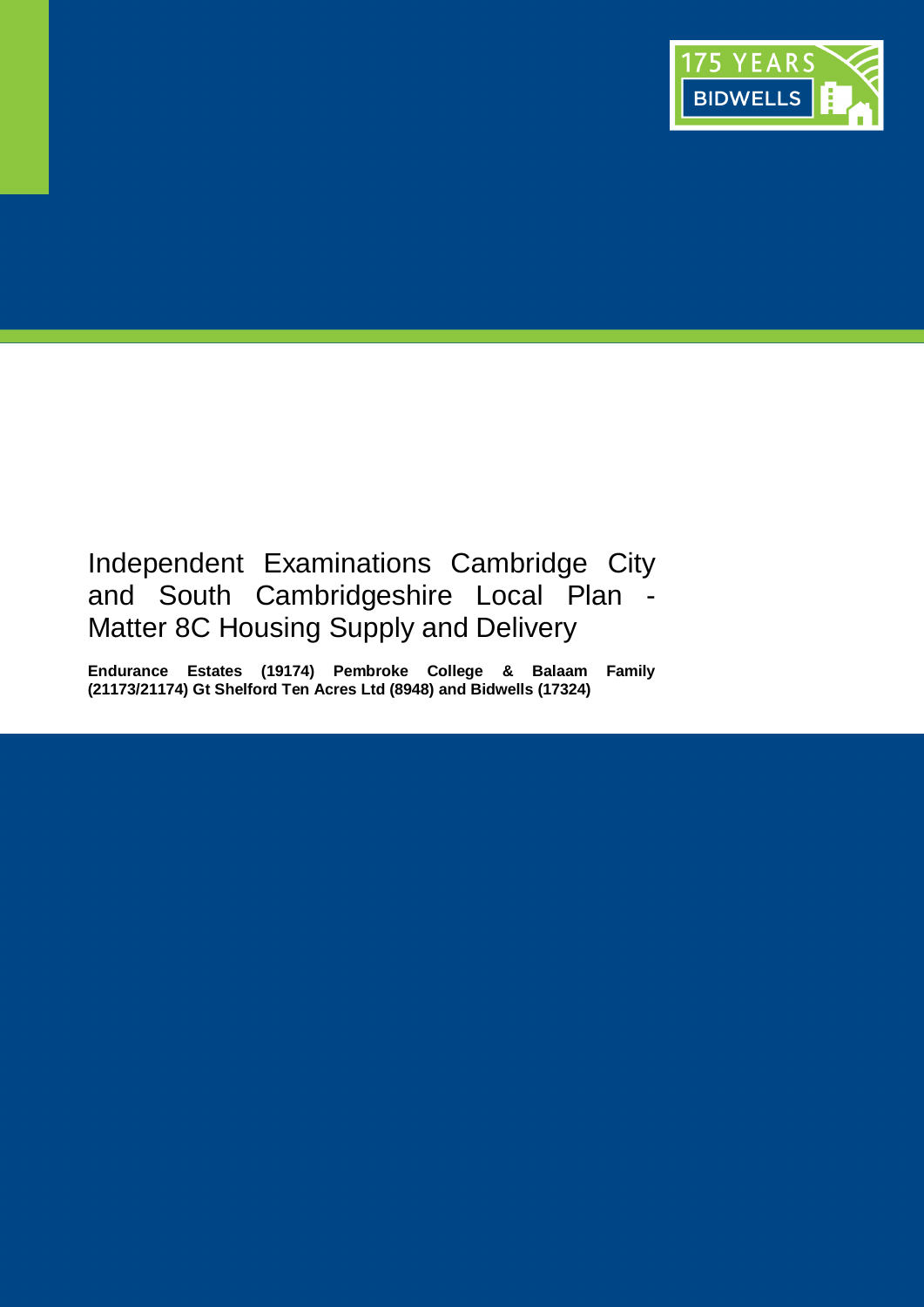

# **Table of Contents**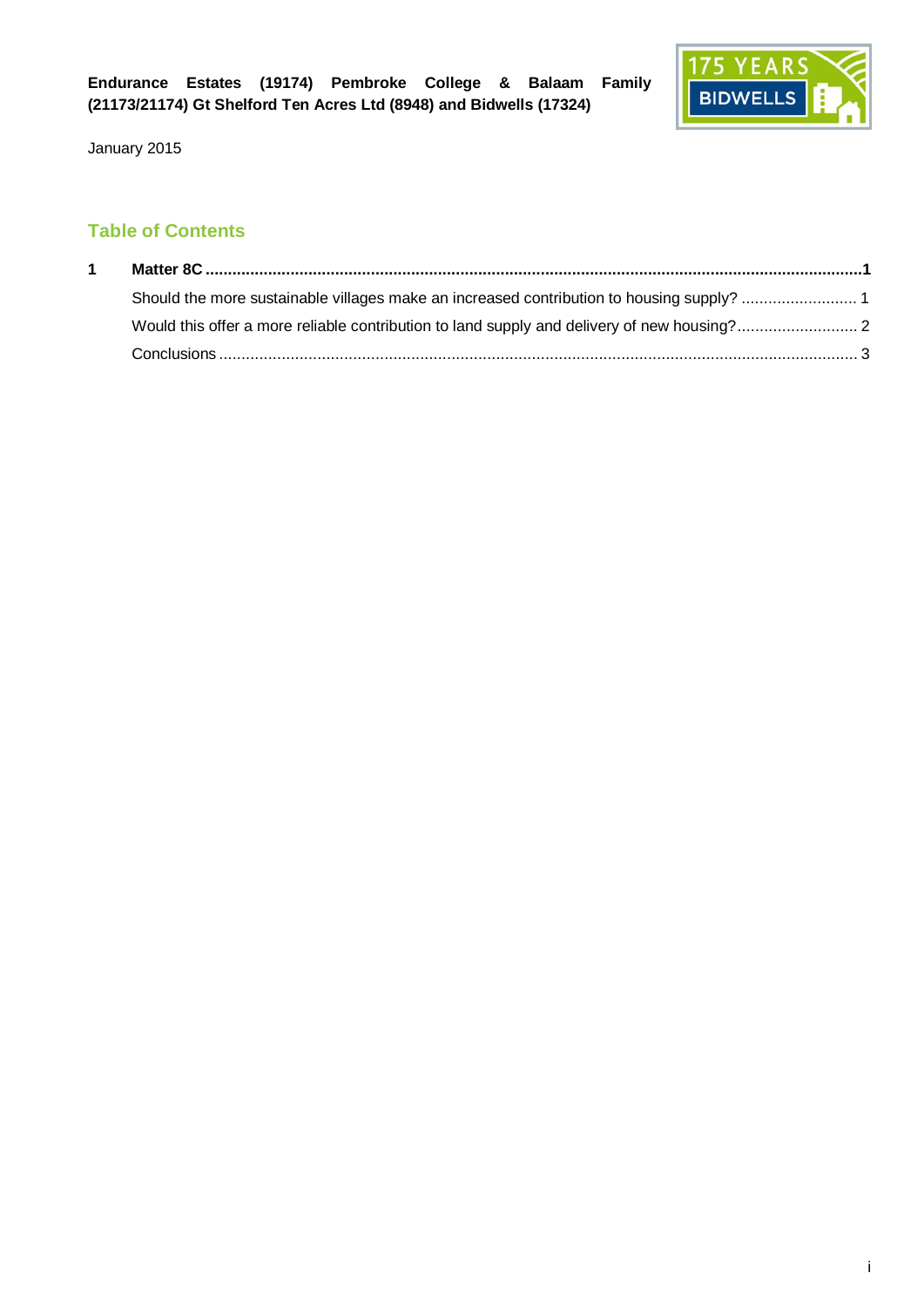

## **1 Matter 8C**

#### **Should the more sustainable villages make an increased contribution to housing supply?**

- 1.1 We consider that sustainable villages should make an increased contribution towards housing supply within South Cambridgeshire and therefore as part of the wider development strategy for Greater Cambridge.
- 1.2 It is considered that insufficient regard has been given to the potential for further development in sustainable villages, particularly those close to Cambridge, and the valuable contribution development in such locations could make to ensuring delivery of sufficient housing in a sustainable and responsive manner.
- 1.3 SCDC's approach to new development in the District currently provides only 16% of the new housing for SCDC at the villages, amounting to 860 dwellings, 540 (63%) of which will be at Sawston. It is also evident that, whilst the proportion of development proposed for the Cambridge Urban Area / Edge of Cambridge sites remains similar to the previous strategy, the proposed role of the villages has diminished significantly with less than a quarter of the District's housing needs and little more than 10% of the two Authorities' overall housing requirement being met in such locations compared to 48% and 30% respectively within the Structure Plan based strategy.
- 1.4 Our Statements in relation to Matter 2 and Matters 8A and 8B highlight the increased reliance within the development strategy on the delivery of housing on strategic sites and new settlements in particular. South Cambridgeshire's housing trajectory is heavily reliant on the delivery of housing in the new settlements at Northstowe, Bourne Airfield New Village and Waterbeach along with Cambourne West.
- 1.5 The significant reliance on new settlements places the delivery of the Council's housing targets in a precarious position as any difficulties or delays to the delivery of one or more such developments will inevitably expose the Council to a significant shortfall in housing supply as has happened with Northstowe already. This is risk is further exacerbated by the over-optimistic assumptions regarding delivery on these sites highlighted in our Statement in relation to Matters 8A and 8B. As a result it is considered that there will be insufficient flexibility within the strategy to enable the Plan to adapt to changes in market conditions and ensure a rolling 5-year supply of housing land can be maintained.
- 1.6 We consider that the plans provide insufficient flexibility in terms of housing supply in order to respond to changing circumstances with regard to delays in the delivery of strategic sites and the new settlements in particular. The over-reliance on strategic sites and New Settlements within the two plans and the optimistic assumptions regarding delivery at the new settlements will mean that there is little scope to bring forward alternative sites more quickly to address any delays on such sites coming forward. This will compromise the ability of the Plans to meet objectively assessed housing needs in full and significantly boost the supply of housing as required by paragraph 47 of the NPPF.
- 1.7 Whilst sustainable development is a key principle of the NPPF, it is considered that some development at the larger and better located villages can be sustainable. Indeed, some village development can help sustain those villages and bring investment to local services, facilities and infrastructure. Conversely, ignoring the role of villages places a strangle-hold on them and prevents investment projects coming forward to meet local needs.
- 1.8 This is particularly important in the context of South Cambridgeshire since the district incorporates a large number of villages and no towns. The village hierarchy identified in Policies S8 to S11 along with the Council's Settlement Hierarchy and Village Classification Report (2012) (Ref: RD/Strat/240) highlight the varying size and nature of these rural settlements. The identification of Rural Centres and Minor Rural Centres, which each have a good range of services and facilities to meet day-to-day needs, is an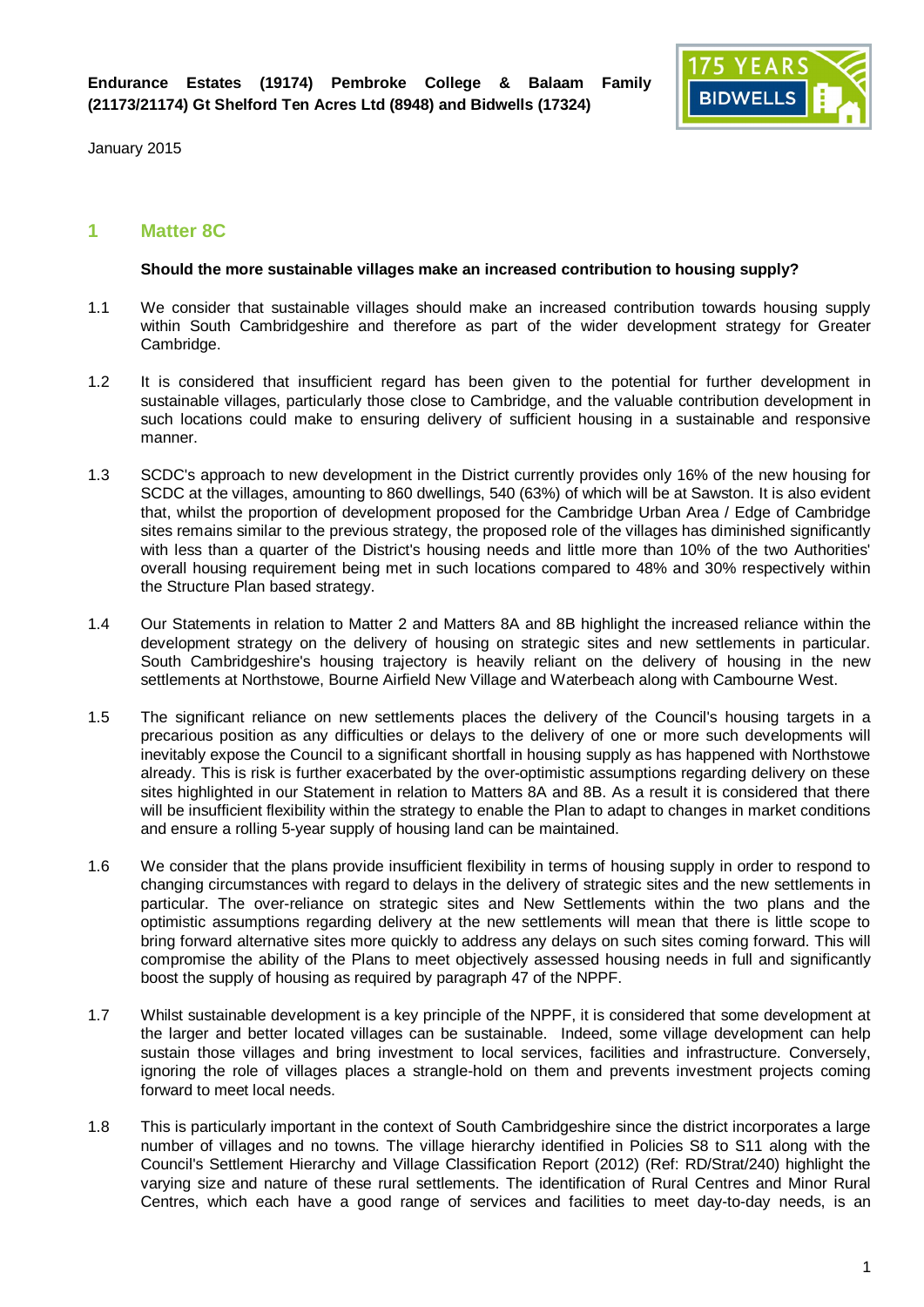

acknowledgement that some of these villages can be regarded as being sustainable locations for development. Indeed, a number of these larger villages (such as Great Shelford and Histon and Impington) are located closer and have better accessibility to Cambridge than the majority of the new settlements will be.

- 1.9 Nonetheless, the Plan fails to direct any new development to a number of sustainable villages within the District despite a number of sustainable villages being identified by the Settlement Hierarchy and Village Classification Report. As a result, the sustainability of the villages will be threatened by the lack of development opportunities, and thereby investment opportunities, to help support and improve facilities. For example a large number of Public Houses have closed or are struggling to remain viable; more custom to support such facilities would be of benefit.
- 1.10 Indeed, such an approach is consistent with paragraphs 55 and 56 of the NPPF which underline the need to plan housing to reflect local needs within rural areas and the need to promote sustainable development within rural areas by locating housing where it will enhance or maintain the vitality of rural communities such as by supporting local services.
- 1.11 Whilst it is understood that the distribution of housing across the hierarchy must be underpinned by the need to provide sustainable development it is considered that the villages have a greater role to play in meeting identified housing needs in a flexible and responsive manner at the larger villages, so long as the allocation is of an appropriate scale and it can bring benefits to help support service provision within that village. It is considered that identifying additional housing allocations in sustainable village locations would not compromise the overall development strategy and spatial development hierarchy identified within the Plans.

#### **Would this offer a more reliable contribution to land supply and delivery of new housing?**

- 1.12 We consider that the allocation of additional sites at sustainable villages within South Cambridgeshire would provide a more reliable contribution to land supply and delivery of new housing within the District.
- 1.13 Such sites tend to be relatively small less than 200 dwellings and generally much smaller. As such, they tend to:
	- **Take less time than strategic sites for proposals to be developed and applications to be submitted and** determined;
	- **Be greenfield sites with no existing uses requiring operations to cease or relocation prior to** development commencing;
	- Have limited highway and other infrastructure burdens to facilitate development;
	- $\blacksquare$  Have less complex viability issues as a result of the above;
	- $\Box$  Can usually be delivered in one phase and over the space of a few years.
- 1.14 This is evident from a review of the Council's housing trajectory and the contribution of rural allocation sites to delivery over recent years despite the delays in delivery on the larger strategic sites. This evidence of past delivery underlines the importance of this source of supply to meeting South Cambridgeshire's (and Greater Cambridge's) ongoing housing needs. Without this source of supply over the last 7 years South Cambridgeshire's housing delivery would have been significantly lower than it already has been.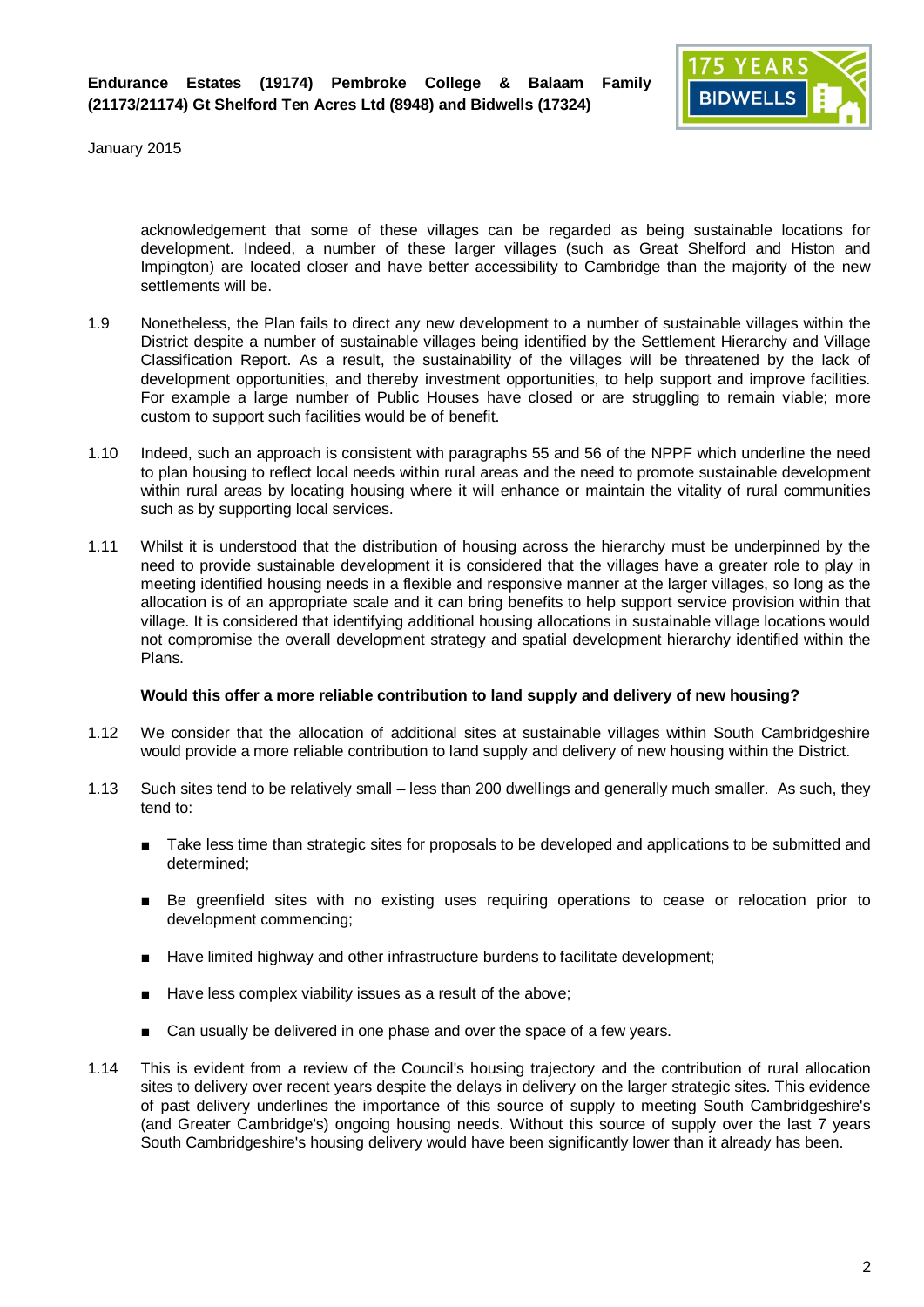

- 1.15 As a result, it is considered that by including more small sites within the larger villages there would be a more diverse and flexible supply of housing land which is deliverable without extensive infrastructure burdens. This would help to ensure that there is a rolling 5-year land supply including a 20% buffer to take account of past under-delivery, particularly in the event that there are further delays in the delivery of the new settlements and other strategic sites.
- 1.16 As a result, further suitable, deliverable sites should be identified in the more sustainable villages such as the Rural Centres and Minor Rural Centres and, if required, certain Group Villages in order to help support local services and facilities and help to maintain flexibility in housing delivery.

### **Conclusions**

- 1.17 It is considered that the planned supply of housing detailed within the South Cambridgeshire Submission Local Plan will not deliver the level of housing required to meet the housing targets and does not provide sufficient housing within sustainable villages to help meet housing needs. As such, the Plan and Policy S/6 of the South Cambridgeshire Local Plan in particular are unsound as it is:
	- $\blacksquare$  not positively prepared;
	- not justified having regard to the entirety of the evidence base; and
	- not consistent with National Policy within the NPPF in relation to housing.
- 1.18 Consequently, it is considered that the Plan should identify further sites within sustainable villages to ensure greater flexibility for the delivery of housing and thereby comply with paragraph 47 of the NPPF and ensure that the Plan is Sound in this regard.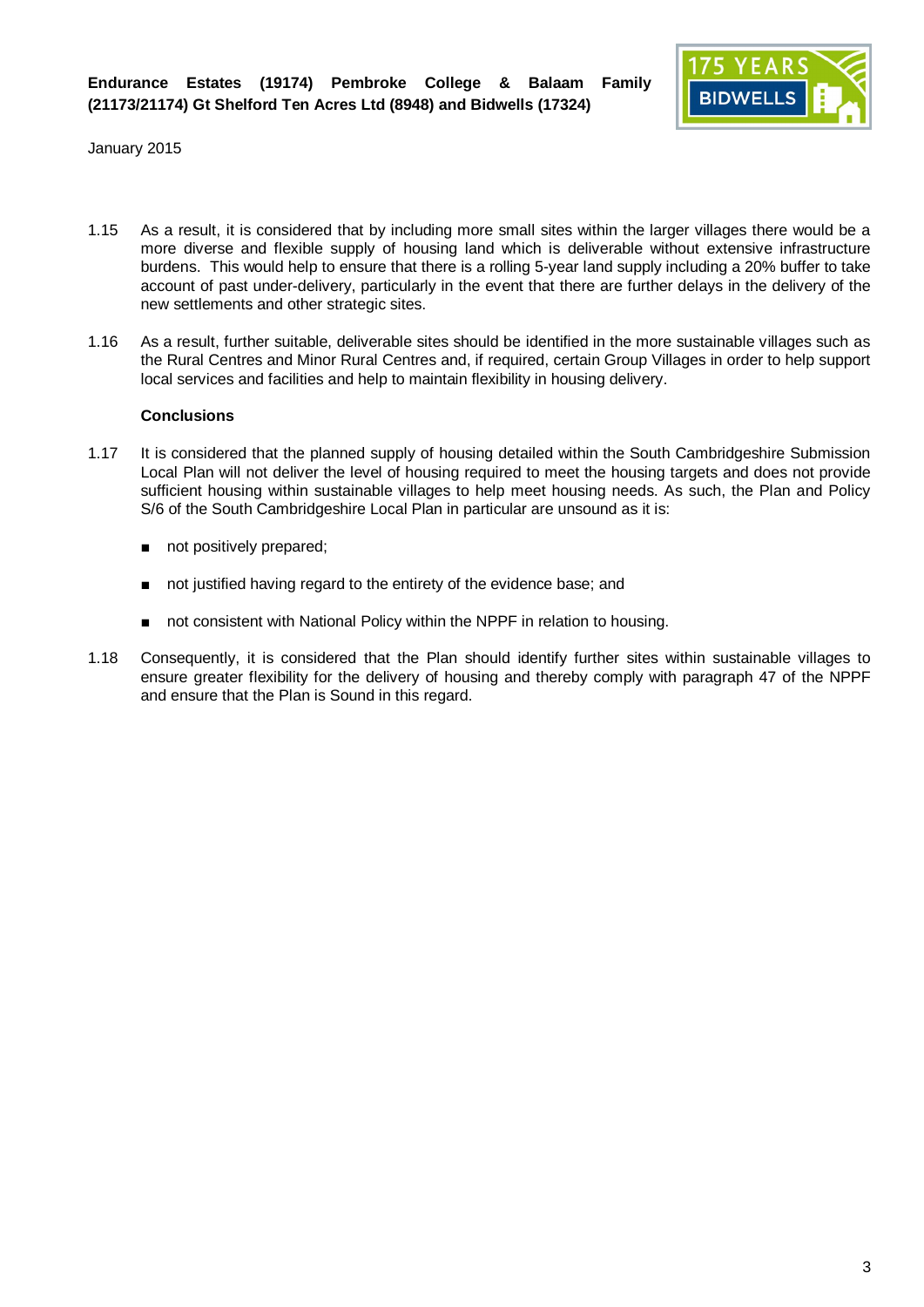